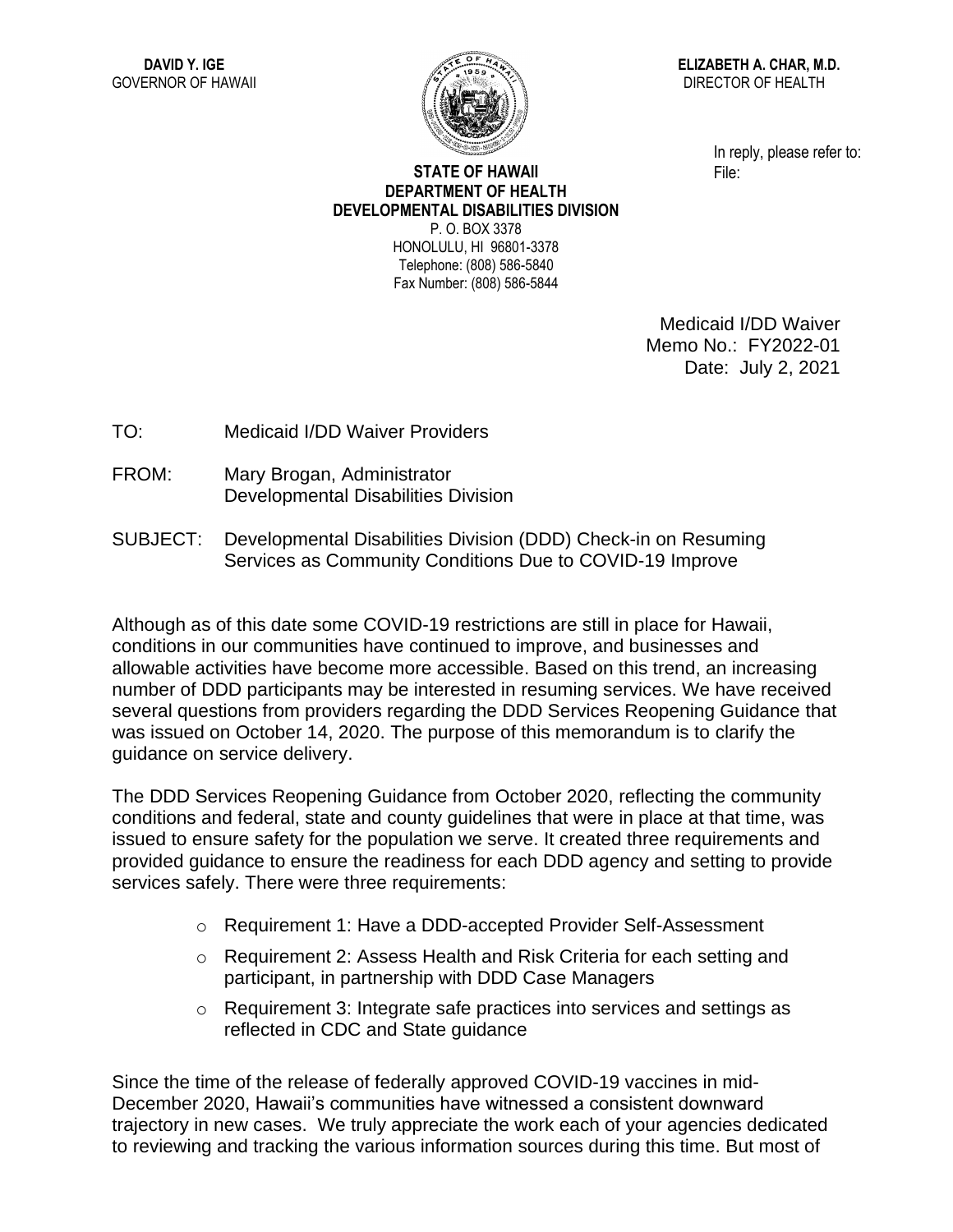Medicaid I/DD Waiver Program – Provider Memo Memo No. FY2022-01 July 2, 2021 Page 2 of 3

all, we are extremely grateful for all the work you and your staff have done to keep people safe and support their wellbeing. Thank you for the many hours you have spent in implementing your individual provider Self-Assessment Preparedness Tools and Emergency Preparedness Plans, and mahalo to those that worked with DDD's COVID-19 Rapid Response Team. Your efforts have undoubtedly contributed to ensuring the health, safety and welfare of participants, staff and our communities during this time. There have been losses and deep impacts throughout the state. One positive outcome has been as a result of your collective efforts, we saw minimal numbers of our participants, their families and caregivers contracting or having serious effects from COVID-19 as compared to other states.

The core things to align with at this time are:

➢ As was stated in the guidance issued on October 14, 2020, please continue to monitor and assess community conditions and follow Federal, State and County advisories and guidelines as well as applicable procedures as reflected in your Self-Assessment Preparedness Tools and Emergency Preparedness Plans. Resources listed at the end of this memo have been provided for your reference.

Please note that the October 2020 guidance was reflective of conditions of that time. Parts of the guidance provided in October may no longer be applicable as community conditions change. Check with CDC and other resources about what guidance may have been updated.

- ➢ If your agency's COVID-19 Provider Self-Assessment Preparedness Tool has not yet been accepted by the DDD, please continue to work on any necessary revisions and submit your completed tool. Note that a DDD-accepted selfassessment is needed before your agency resumes group day services.
- ➢ DDD supports all participants in their choices about when and how to engage in community activities and resume services. Please continue to work with each participant, their case manager, and circle of supports through person-centered discussions and their planning processes, as choices be made based on the individual's unique circumstance and preferences.
- $\triangleright$  As a reminder, the flexibilities allowed in the 1915(C) Appendix K will continue to be available until six (6) months after the end of the Public Health Emergency (PHE) for COVID-19. They continue to be available for participants who may choose to receive services under the allowed Appendix K flexibilities. All indications are that the federal government will extend the PHE though the end of December 2021.

Thank you again for all your efforts. If you have any questions, please email the Community Resources Branch at [doh.dddcrb@doh.hawaii.gov](mailto:doh.dddcrb@doh.hawaii.gov) or call (808) 733-2135.